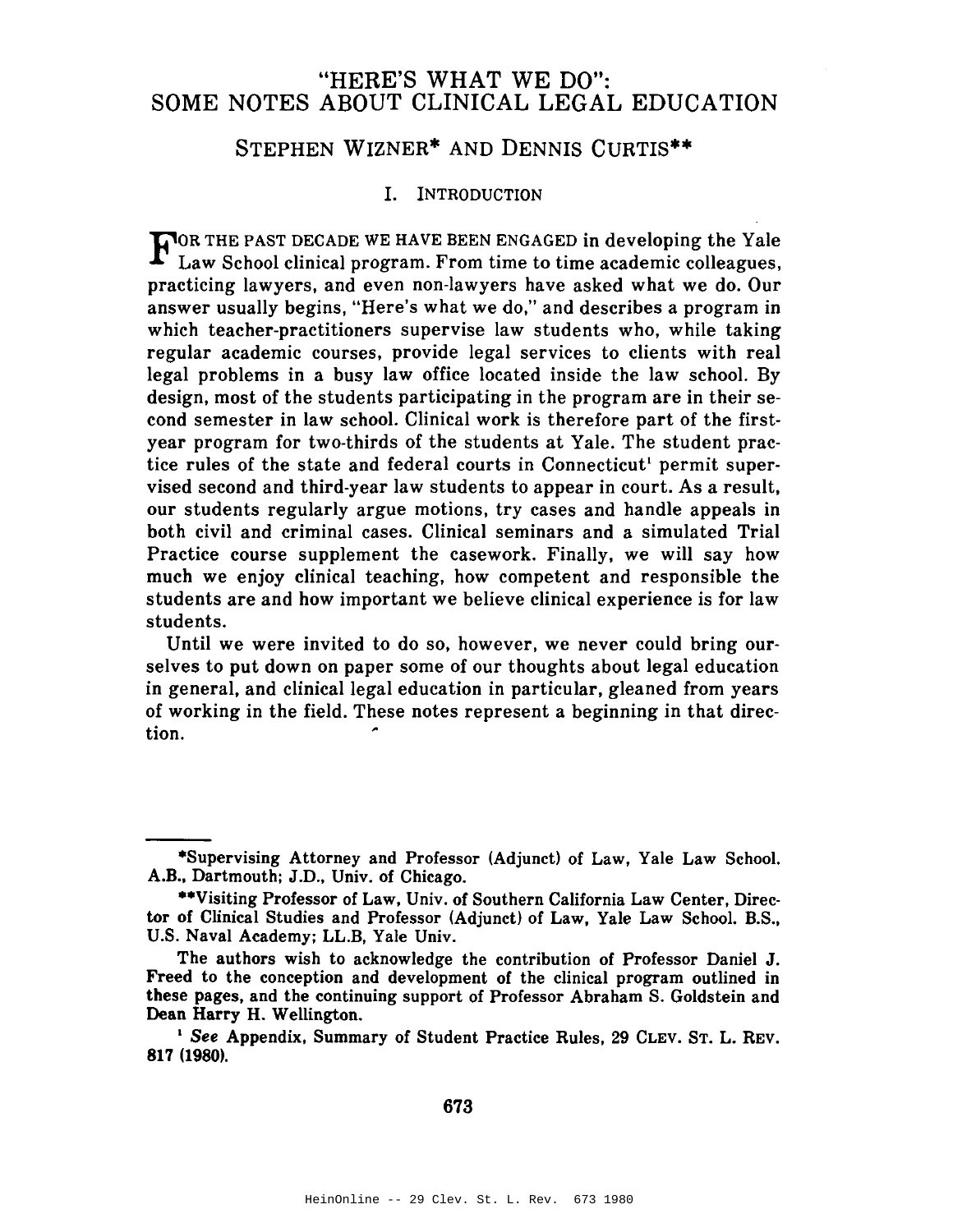## II. A HISTORICAL NOTE

Half a century ago, at the University of Southern California, John Bradway started the first legal clinic in a modern law school.<sup>2</sup> Justin Miller, then the dean of the law school, observed:

At Southern California the most important innovation has been the close union of legal aid society work with legal education by the mechanical device of bringing the legal aid society into the law school building and operating it as a part of the law school curriculum, under the direction of a man who is both director of the clinic and Professor of Law.3

Bradway's description of the purpose of the clinic and its role in the education of lawyers reflected his view that clinical work should be a part of, and not separate from, the law school curriculum:

Under the watchful care of attorneys who are connected with the Clinic and members of the Law School Faculty, the student sees the case in action rather than as a dead thing lying in the Case Books and, in addition to gathering the extremely valuable knowledge which he needs as to the fundamental structure of the law and its scientific development, he comes to appreciate the fact that the task of a lawyer deals with elements of human nature which are not found in the scientific development of Case Book law, but which can only be learned by experiencing a series of cases.<sup>4</sup>

Beyond this general educational goal, Bradway urged that law school clinical programs had to meet specific educational objectives which could not be accomplished in traditional casebook courses, including learning to:

A. Make decisions where the situation calls for responsible determination.

B. Plan a campaign at law, including gathering the necessary

<sup>8</sup> Miller, *Foreword* to J. BRADWAY, A HANDBOOK OF THE LEGAL AID CLINIC OF THE UNIVERSITY OF SOUTHERN CALIFORNIA (1930).

<sup>4</sup> J. BRADWAY, *Preface* to A HANDBOOK OF THE LEGAL AID CLINIC OF THE UNIVERSITY OF SOUTHERN CALIFORNIA ii-iii (1930).

<sup>2</sup> J. BRADWAY, A HANDBOOK OF THE LEGAL AID CLINIC OF THE UNIVERSITY OF SOUTHERN CALIFORNIA (1930); Bradway, *The Beginning of the Legal Clinic of the University of Southern California,* 2 S. CALIF. L. REV. 252 (1929); Bradway, *Legal Clinic as a Law School Course,* 4 S. CALIF. L. REV. 230 (1930); Bradway, *New Developments in the Legal Clinic Field,* 13 ST. LOUIS L. REV. 122 (1928). Later Bradway organized a similar clinical program at Duke Law School. *See* J. BRAD-WAY, LEGAL AID CLINIC, DUKE UNIVERSITY: INSTRUCTION TO STUDENTS (1938); J. BRADWAY, LEGAL AID CLINIC INSTRUCTION AT DUKE UNIVERSITY (1944); J. BRAD-WAY, CLINICAL PREPARATION FOR LAW PRACTICE-A MANUAL FOR LAW STUDENTS (1946).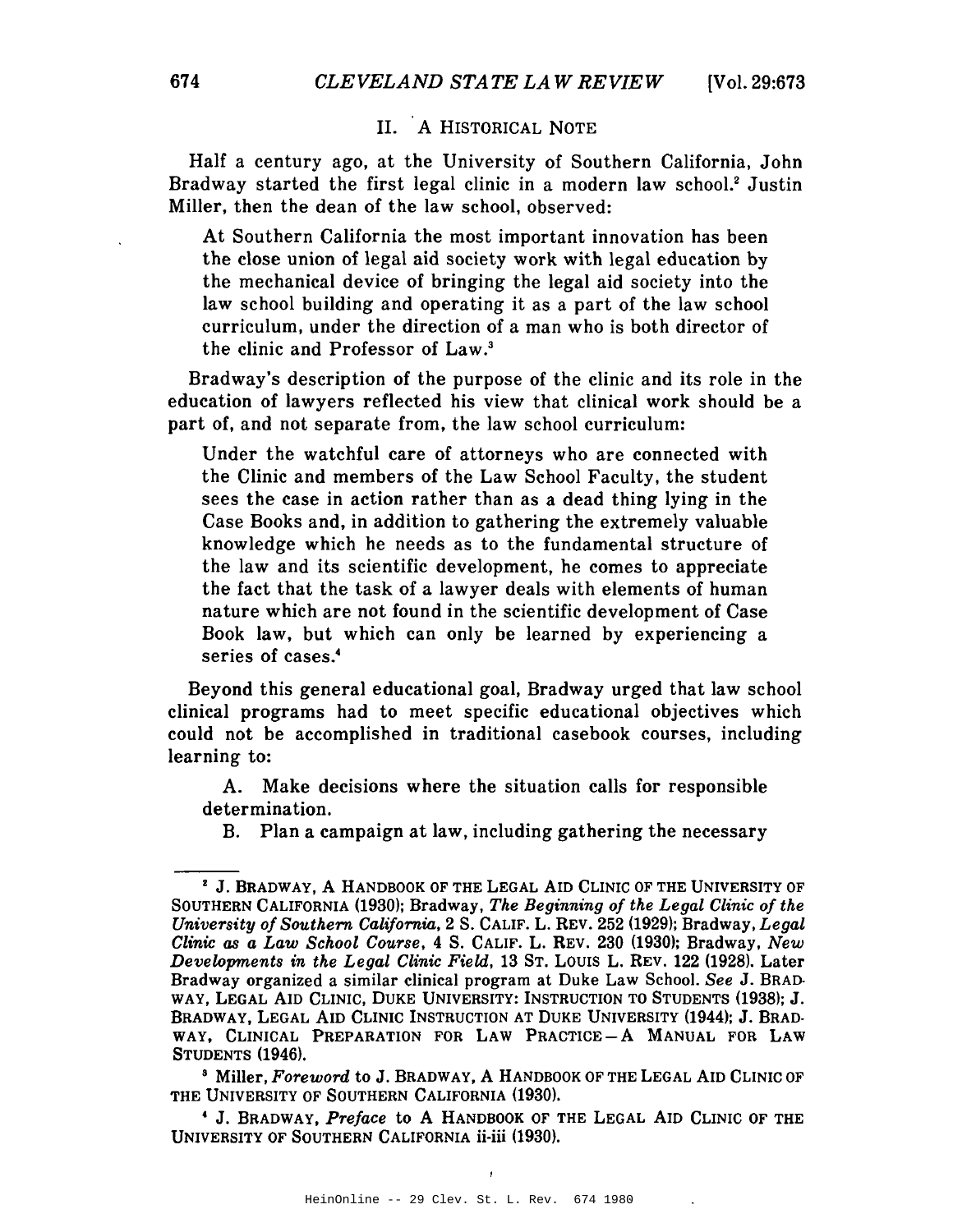facts, marshaling the facts and legal theories, determining the goal and means; and then carry out the plan to a reasonable conclusion.

C. Think of the client as a human being and not as an impersonal element in a hypothetical set of facts.

D. Become sensitive to ethical considerations.

E. Know something about the limit of effectiveness of legal tools in solving human problems, and the need for, and methods of, securing interprofessional cooperation in client-serving.

F. Realize some of the potentialities of the lawyer as a sociolegal engineer.<sup>5</sup>

At the same time that Bradway was organizing and carrying out his clinical legal education experiments at the University of Southern California, and later at Duke University, Jerome Frank, one of the "legal realists" on the Yale Law School faculty, was waging his own campaign for clinical training in law schools. In 1933 Frank bemoaned the artificial quality of the Socratic case-method:

The trouble with much law school teaching is that, confining its attention to a study of upper court opinions, it is hopelessly oversimplified. Something important and of immense worth was given up when the legal apprentice system was abandoned as the basis of teaching in the leading American law schools.... [I]s it not plain that, without giving up entirely the casebook system or the growing and valuable alliance with the so-called social sciences, the law schools should once more get in intimate contact with what clients need and with what courts and lawyers actually do?6

Writing for the Yale Law Journal in  $1947$ ,<sup>7</sup> Frank, then occupying a seat on the Second Circuit Court of Appeals, restated his views about the "deficiencies of American legal education," and lamented that "[n]o one has ever paid much attention to those views."<sup>8</sup> In a footnote at the end of the article Frank commented that one of Bradway's writings had recently come to his attention,<sup>9</sup> but only after his article had gone to press:

Inexcusably, I have previously been unaware of the clinical

<sup>6</sup> J. BRADWAY, CLINICAL PREPARATION FOR LAW PRACTICE: A MANUAL FOR STUDENTS 5 (1946).

<sup>6</sup> Frank, *Why Not a Clinical Lawyer-School?,* 81 U. PA. L. REV. 907, 913 (1933). Interestingly, at the time Frank wrote this article he was not aware of Bradway's work. See note 10 *infra* and accompanying text.

<sup>1</sup> Frank, *A Plea for Lawyer-Schools,* 56 YALE L.J. 1303 (1947).

 $3 d. at 1303.$ 

<sup>&</sup>lt;sup>9</sup> Id. at 1344 n.104. Frank had just recently read J. BRADWAY, CLINICAL PREPARATION FOR LAW PRACTICE: A MANUAL FOR STUDENTS (1946).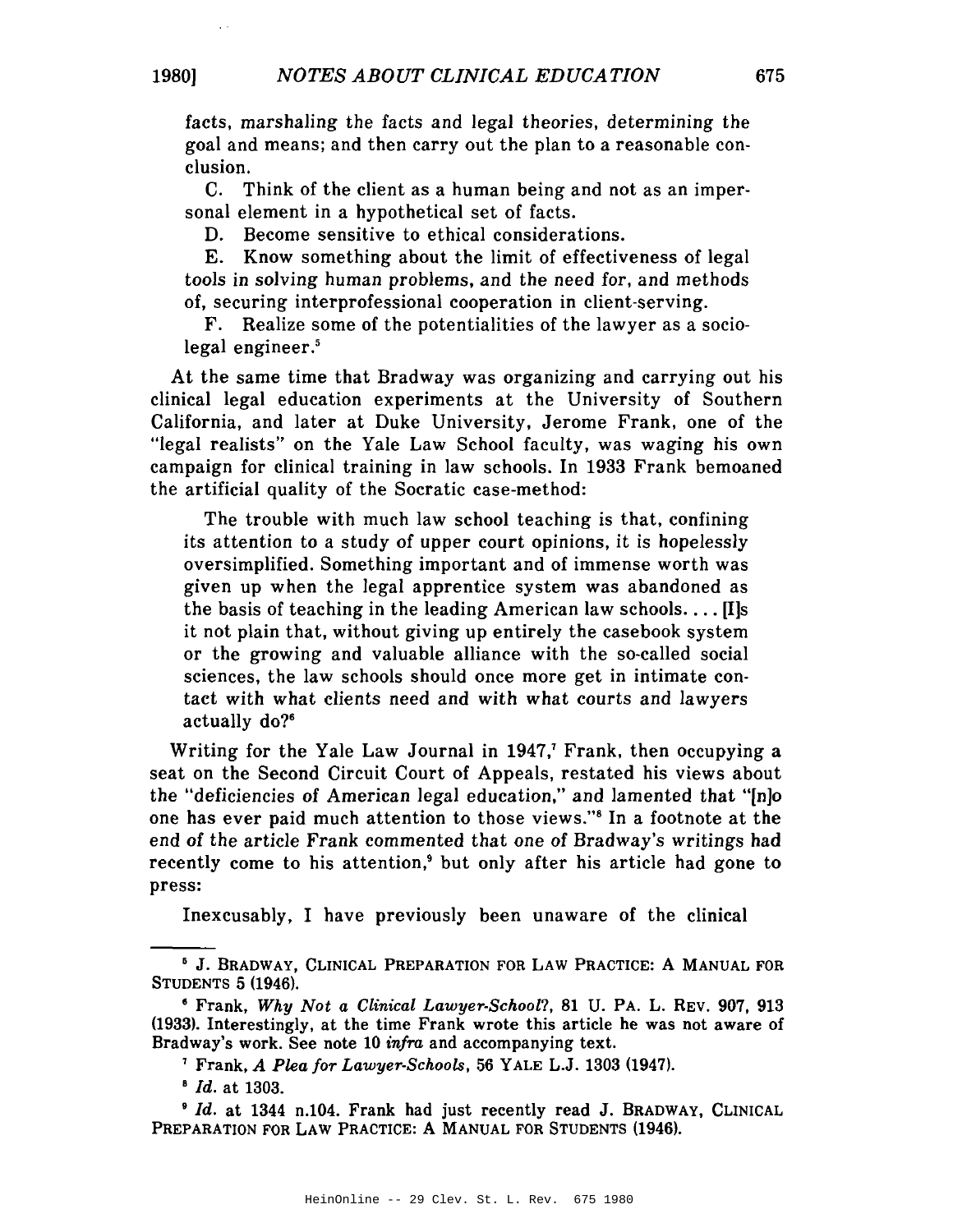teaching methods ... which apparently [Bradway] has used for some years; ... In large part, those methods supply what <sup>I</sup> consider wanting in most university law schools. I say "in large part," because it seems that (1) the clinical work ... comes late in the student's law-school career, (2) is not closely integrated with "social studies," psychology and philosophy, and (3) does not stress the importance of policy making in general and of reform of trial-court fact-finding in particular.<sup>10</sup>

Frank should be forgiven for his lack of knowledge of Bradway's work. During the time when Frank was writing, only the two schools where Bradway taught had legal clinics in operation. All other university law schools had ignored Frank's preaching that legal clinics under faculty supervision should be conducted within the law schools.

As for Frank's criticisms of Bradway's methods, something more needs to be said. His criticisms of Bradway's clinical process were threefold: 1) that the third year was too late in a law student's career to introduce clinical work; 2) that Bradway's method failed to stress interdisciplinary cooperation; and 3) that the clinics did not emphasize judicial reform.<sup>11</sup> Only the first, relating to the delay of the initiation of clinical studies, was applicable specifically to clinical programs. The other two, the failure to stress interdisciplinary cooperation and judicial reform, were equally applicable to the standard academic curricula of most law schools. Indeed, the introduction of social sciences and policy studies into the law school curriculum was a major goal of the legal education reformers of that day.12

Today, Bradway and Frank would find much in contemporary legal education to vindicate their early efforts. Most American law schools now have in-house legal clinics where law school faculty members serve as supervising attorneys and clinical teachers for law students providing direct legal services to clients.13 However, Frank's critiques might still be applicable since most contemporary law school clinical programs, like Bradway's, are still offered late in a student's law school career and do not include interdisciplinary work and policy studies. Thus, clinics continue to stand apart from the law school curriculum and fail to incorporate modern innovations in legal education.

I' Frank, *A Plea for Lawyer-Schools,* 56 YALE L.J. 1303. 1344 n.104 (1947). <sup>11</sup> *Id.*

*<sup>12</sup> See, e.g.,* Keyserling, *Social Objectives in Legal Education,* 33 COLUM. L. REV. 437 (1933); Lasswell & McDougal. *Legal Education and Public Policy: Professional Training in the Public Interest.* 52 YALE L.J. 203 (1943).

<sup>13</sup> Major credit for this revolution in American legal education is owed to William Pincus and the Council on Legal Education for Professional Responsibility, Inc., the leading advocates and underwriters of clinical legal education during the past decade. *See generally* W. PINCUS, CLINICAL EDUCATION FOR LAW STUDENTS (1980). *See also* Bogomolny, *Prefatory Remark.* 29 CLEV. ST. L. REV. 345 (1980).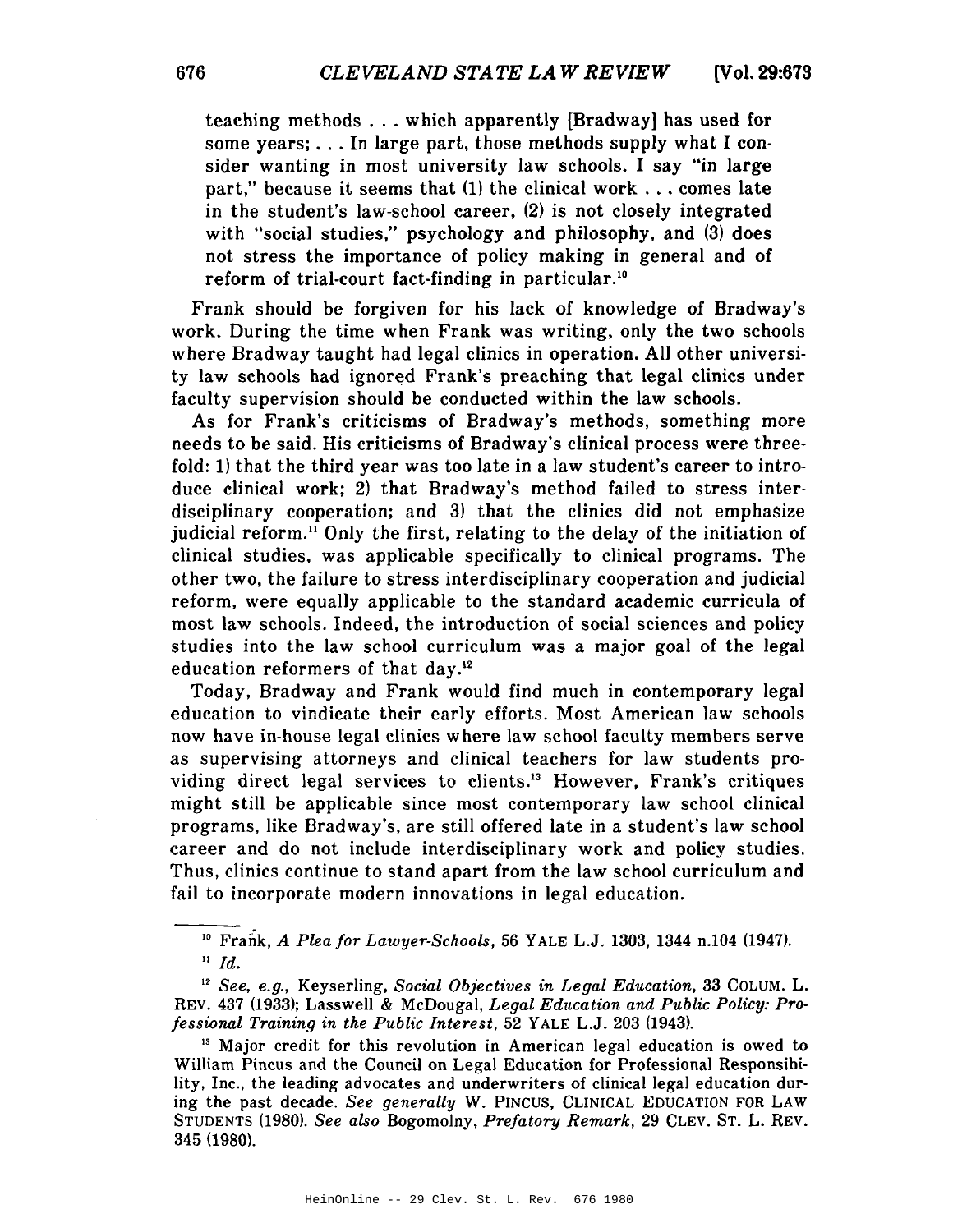# III. A THEORETICAL NOTE: THEORY OF PRACTICE - PRACTICE OF THEORY

Jerome Frank once stated: "An interest in the practical should not preclude, on the contrary it should invite, a lively interest in theory. For practices unavoidably blossom into theories, and most theories induce practices, good or bad."!4 In our view clinical programs are not justified simply because they might serve as a solution to the problem of redundancy and boredom in the third year, a transition from the abstractions of law school to the realities of law practice, or a workshop for training in practical skills. Clinical programs must involve more than was provided by the old apprentice system; it is too late for law schools to return to their trade school origins. The modern lawyer needs to be better-educated in the law school than was his historical counterpart in apprenticeship.

It is essential, however, to recognize that clinical programs do offer an educational experience which is different from and simply cannot be provided in the traditional law school curriculum. While not seeking to force the analogy, one need only consider the respective functions and activities of a hospital clinic, a laboratory, a library, and a classroom to appreciate the significant differences in the content and methodology of learning in those settings. Our central belief, taken for granted in medical education, is that professional education involves the constant interaction of the theoretical and the practical, not just in the classroom and the library, but also in those settings where the profession is actually practiced.

Law students participating in clinical programs learn the fact-finding and dispute-resolution processes. While these processes sometimes lead to trials and occasionally to appellate court opinions, which once in a great while find their way into law school casebooks, the learning to be achieved in the clinic can only be done in the practice setting. Students in these programs are able to examine the relationships between legal doctrine as described, applied and argued in regular law school courses, and the actual work of practicing lawyers, trial courts and administrative agencies.

It is not entirely true that students learn by "doing" only in the clinic. They do learn how to read, analyze, distinguish, and construct arguments from appellate court opinions in their regular courses. However, it is also true that to study appellate court opinions by any method, even moot court, is not to study the life of the law. Appellate court opinions fail to disclose many important elements of a legal controversy as it unfolded and was resolved. Only by actually observing and participating in what transpires in the law office and the courtroom (and in the corridor outside the courtroom), and by engaging in the actual prac $\sigma_{\perp}$ 

<sup>&</sup>quot; Frank, *A Plea for Lawyer-Schools,* 56 YALE L.J. 1303, 1321 (1947).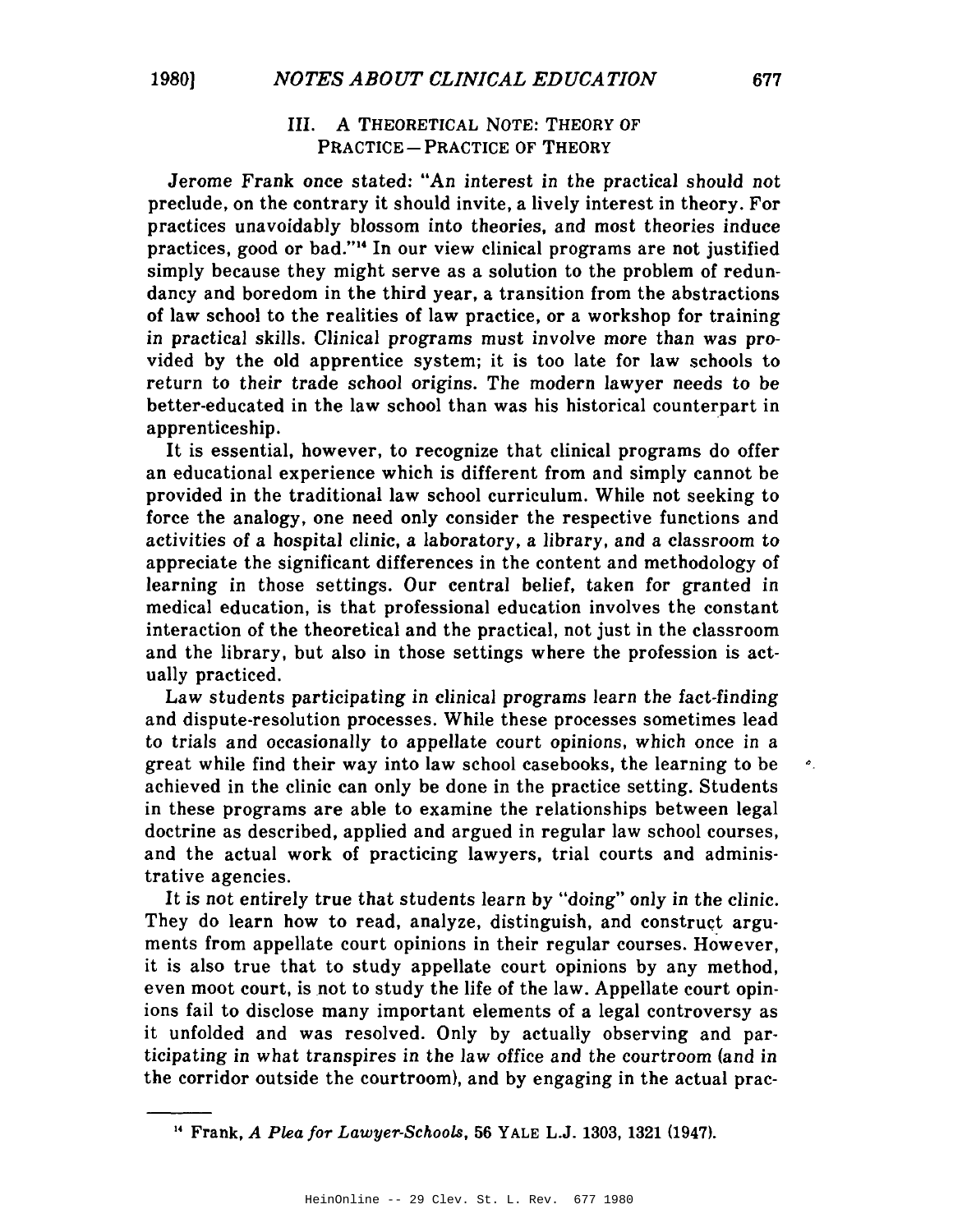tice of interviewing clients and witnesses, conducting discovery, negotiating, and drafting, can the law student acquire this essential part of his legal education.<sup>15</sup>

Law students need a broader education in the law than can be provided in traditional, or even innovative, classroom courses. For part of the time while they are in law school and attending regular courses, they need to get their noses out of books, and their heads out of the clouds so that they may study the major aspects of the legal process which cannot adequately be learned from edited appellate court opinions, law review articles and treatises. A student's work with clients on real cases under faculty supervision is an educational experience which should occur during law school and be part of and resonant with the general law school curriculum. The experience should include interdisciplinary work with "consultants" and "expert witnesses" from other specialized fields and the study of public policy as it impinges upon and is generated by the legal process. Further, that experience should emphasize issues of legal ethics and professional responsibility as they are confronted in actual practice, not as artificial rules to be snickered at in the classroom.

## IV. THE PURPOSES AND GOALS OF A CLINICAL PROGRAM

A clinical program should have two related goals. First, the program should introduce students to the workings of the legal system through concentrated interaction with clients under the supervision of law school faculty. This introduction to clients should take place as early as possible in law students' careers.16 Early experience with the legal system will help students to understand better the concepts developed in traditional classroom courses. The students will, in turn, be able to contribute with some degree of sophistication to classroom discussions. <sup>17</sup>

The second goal of a clinical program is to provide a laboratory in which students and faculty study, in depth, particular substantive areas of the law. It is possible through a sustained and comprehensive com-

<sup>15</sup> *"It is absurd that we should continue to call an upper court opinion a case.* It is at most an adjunct to the final step in a case (*i.e.* an essay published by an upper court in justification of its decision)". Frank, *Why Not A Clinical Lawyer-School?,* 81 U. PA. L. REV. 907, 916 (1933) (emphasis in original).

<sup>16</sup> *See* note 10 *supra* and accompanying text.

<sup>&</sup>lt;sup>17</sup> This "resonance" between the classroom and the clinical experience has been a major curricular product of the program at Yale. Students are initiated into the clinical program in their second semester of law school. Many students continue their clinical work through their second and third years. Because the program's current projects assist prisoners, mental patients, and children, the value of clinical experience has been evident from the classroom discussions of students taking courses in criminal law, family law, procedure, and evidence, or seminars dealing with civil commitment, child custody, and criminal justice.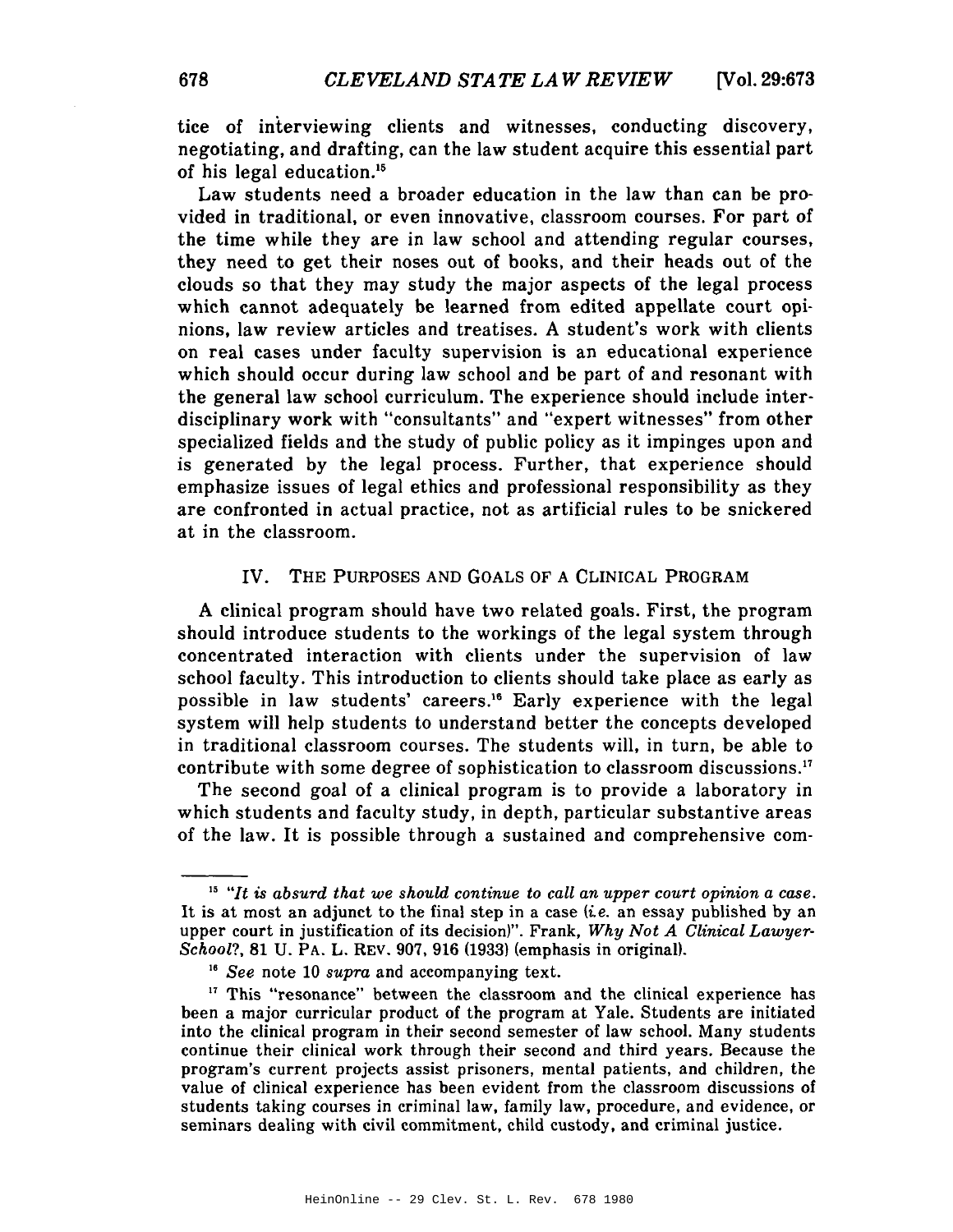bination of practice and research to develop a profound understanding of the legal theory, economic implications and social dynamics of a given segment of the legal system. Clinical programs provide a broader view of legal problems than is typically available through classroom study.<sup>18</sup> Students are not only introduced to various parts of the legal system or to the inner workings of an agency, but also come to comprehend the relationships among these segments and to use their knowledge of the workings of the system in their attempts to assist clients. By representing many clients with a wide variety of problems, students quickly develop a perception of core issues, including many which, for a variety of reasons, rarely find their way into court decisons and thus, ultimately, into law school casebooks and classrooms.

This laboratory function of a law school clinical program leads not only to a better understanding of a particular part of the legal process but should also result in efforts to reform that process. Law reform can be accomplished through litigation and other means; a good clinical program generates information and data conducive to reform efforts in many areas. For example, in Yale's Mental Hospital Legal Services Project, students developed knowledge and experience by representing patients at commitment hearings. The students then undertook a campaign to update and revise Connecticut's criteria for commitment to mental institutions and the commitment procedures. Over a period of five or six years, the students drafted legislative proposals and brought law suits which resulted in a substantial rewrite of Connecticut's commitment laws.<sup>19</sup>

Further examples come from our clinic's Prison Legal Services Project. There students learned about the federal parole system by representing clients seeking parole release. Their knowledge, in turn, led them to generate ideas for reform of the federal sentencing and parole system. These ideas were presented at a seminar attended by federal judges and officials of the Justice Department, the United States Parole Commission and the Bureau of Prisons. The seminar's participants developed a bill which served as the basis for an early draft of the sentencing and parole provisions in the proposed new Federal Criminal

<sup>&</sup>lt;sup>18</sup> For example, by representing inmates in the federal prison system, students have to learn first-hand about all phases of the criminal justice system, from arrest and indictment through trial or guilty plea, from sentencing to prison and parole. To assist inmates, students must interact with judges and clerks, United States Attorneys, the United States Department of Probation, the Bureau of Prisons, and the Parole Commission. By using local rules, agency-wide regulations, and federal statutes, students learn to interpret legal materials other than court opinions to find solutions to  $-$  or at least explanations of- clients' legal problems. Furthermore, students generally have to prepare materials on behalf of clients. Practice in legal writing is extensive.

*<sup>19</sup> See* CONN. GEN. STAT. ANN. §§ 17-178, 183, 194c *et seq.,* 205b *et seq.,* 206a *et seq.* (West 1960).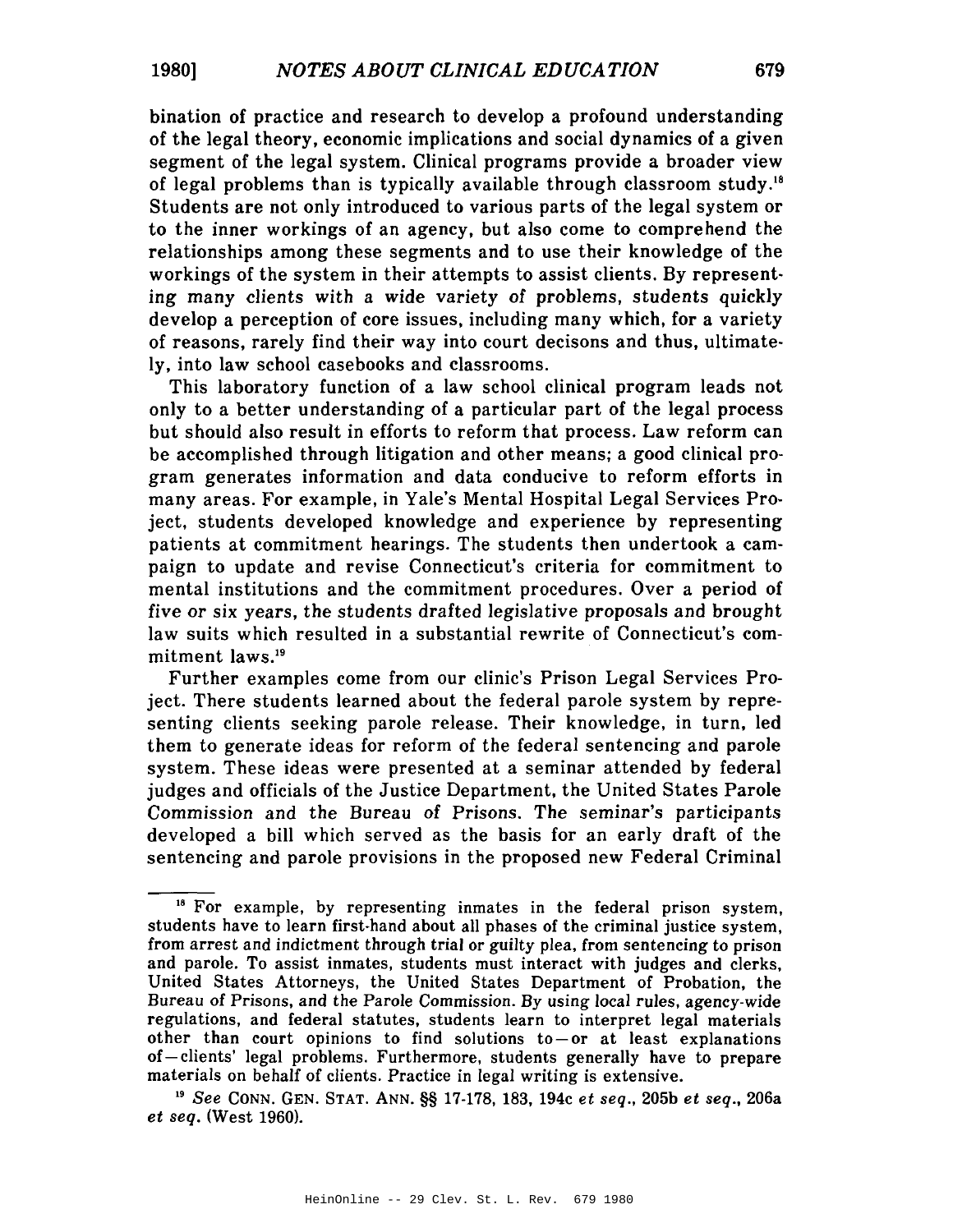Code. Another product of this seminar was a Yale Law Journal project written by three of the most experienced members of the prison project.20 This note won the prize for the best student piece in 1975 and is probably the most often cited scholarly reference in court opinions involving challenges to the theory or application of the rules and regulations of the United States Parole Commission.<sup>21</sup>

It is particularly gratifying that many law students who participate in the clinical program also write notes and comments on subjects arising from their clinical experiences.<sup>22</sup> A successful clinical program should be a fertile seed-bed for ideas leading to scholarly articles.

The program should also provide an opportunity for students to obtain legal experience on a national level. For example, in addition to representing inmates in district courts and courts of appeal, students in both the prison project and mental health projects have participated in writing *amicus* briefs in United States Supreme Court cases drawing on their clinical experience. Also, the Supreme Court has recently decided a case brought by students in the program, *Connecticut Board of Pardons v. Dumschat.23*

As a result of these experiences, and from writing law journal notes and undertaking empirical research, Yale students have come to see themselves as national commentators on agency operations. The educational value of across-the-board contact with an administrative agency is enormous. Students draft comments on rules and regulations proposed by the Department of Justice. They act as gadflies and lobbyists as well as legal representatives of prospective parolees. In short, they function not as passive recipients of a preset curriculum, but as architects of their own work.

<sup>22</sup> Project, *Parole Release Decisionmaking and the Sentencing Process, 84* YALE L.J. 810 (1975); Note, *Lawyering for the Child: Principles of Representation in Custody and Visitation Disputes Arising from Divorce,* 87 YALE L.J. 1126 (1978); Note, *The Mental Hospitalization of Children and the Limits of Parental Authority,* 88 YALE L.J. 186 (1978); Note, *Procedural Safeguards for Periodic Review: A New Commitment to Mental Patient's Rights,* 88 YALE L.J. 850 (1979); Note, *The Role of Counsel in the Civil Commitment Process: A Theoretical Framework,* 84 YALE L.J. 1540 (1975).

 $2^3$  \_\_\_ U.S. \_\_\_, 101 S. Ct. 2460 (1981).

<sup>20</sup> Project, *Parole Release Decisionmaking and the Sentencing Process, 84* YALE L.J. 810 (1975).

*<sup>21</sup> See* Greenholtz v. Nebraska Penal Inmates, 442 U.S. I, 31 n.12 (1979) (dissent, Marshall J.); U.S. v. DiRusso, 535 F.2d 673, 676 (1st Cir. 1976); U.S. v. Yazbeck, 542 F.2d 641,643 (1st Cir. 1975); Moore v. Nelson, 611 F.2d 434, 437 (2d Cir. 1979); U.S. v. Torun, 537 F.2d 661, 664 n.6 (2d Cir. 1976); Block v. Potter, 631 F.2d 233, 240 n.8 (3d Cir. 1980); U.S. v. Solly, 559 F.2d 230, 233 (3d Cir. 1977); Franklin v. Shields, 569 F.2d 784, 788 n.5 (4th Cir. 1978); Payton v. U.S., 636 F.2d 132, 139 (5th Cir. 1981); Ruip v. U.S., 555 F.2d 1331, 1333 (6th Cir. 1977); U.S. ex reI. Richerson v. Wolff, 525 F.2d 797, 800 n.3 (7th Cir. 1975).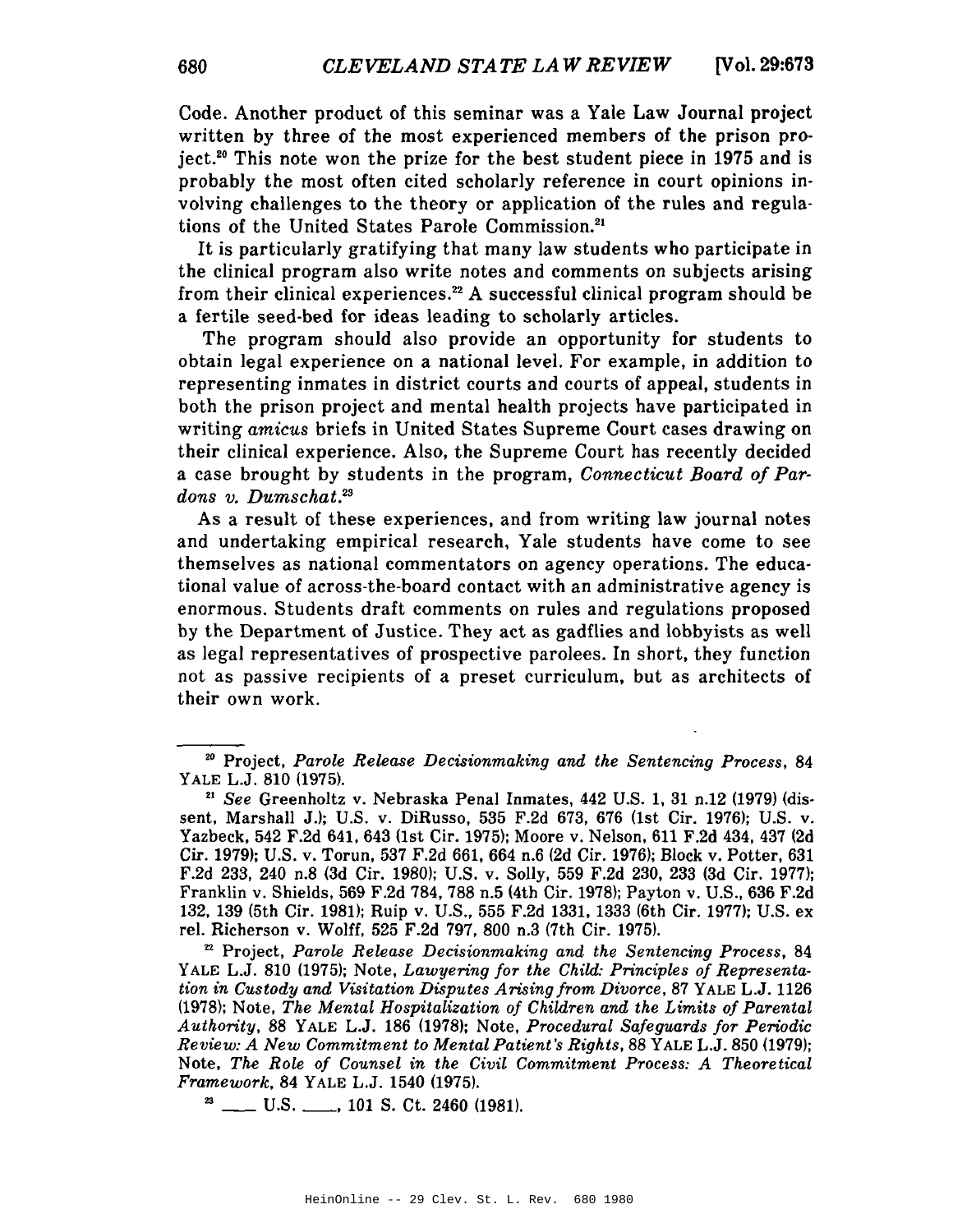### V. DESIGN AND IMPLEMENTATION OF A CLINICAL PROGRAM

The two aims described above  $-$  the in-person introduction to clients and to the legal system, and the opportunity to study at least one area of the law in depth-should be the central aims of a clinical program. They are also the two functions such a program accomplishes best. To achieve these ends, a law school must address two central questions about the design and implementation of such a clinical program. First, how can a law school best provide the clinical experience to as many students as possible while still affording the high level of teaching and supervision necessary to make the experience educationally worthwhile? Second, how can a law school best integrate the clinical program into the rest of the law school curriculum so as to take advantage of the unique properties of the clinical experience? The first question involves three related considerations: whether the programs should operate inside or outside the law school, whether costs can be kept at a reasonable level and whether the adequate level of supervision needed to ensure effective learning can be provided.

We are proponents of "in-house" clinical programs, where, to the extent possible, all teaching and supervision is done by members of the faculty. Several considerations support this view. First, it is difficult to find outside placements for students in which the supervising attorneys are good teachers. Most lawyers who practice are not really interested in teaching, and even when they are, they often are not able to take sufficient time to give students adequate instruction in the broader issues relevant to their areas of practice.

Second, in almost every outside placement there arises an irreconcilable tension between the demands of clients and the educational needs of students. Legal aid offices, public defenders, and private lawyers perceive that their first duty is to their clients, as indeed it is. Students are often shunted to paralegal duties and given little responsibility. The limited roles result not because students are unable, with training, to handle advanced tasks, but because the office works most efficiently when students do the routine work. On the other hand, in law school programs, the focus is on giving the student a worthwhile educational experience as well as on providing legal services to clients. In practice this means that while the client still comes first, the law school clinic is run with an understanding that the caseload will be adjusted to reflect the fact that students cannot be as efficient as experienced attorneys. Cases are selected with an eye to their value to the student as well as to the needs of the clients seeking assistance. Of course, tensions between client and student needs still exist even in the most carefully structured programs from the students' perspective these tensions can be resolved better in a law school program than in actual law offices.

Third, it is extremely difficult when dealing with a multitude of outside placements, to make sure that supervision is adequate, let alone uniformly good. It is practically impossible to ensure that in field offices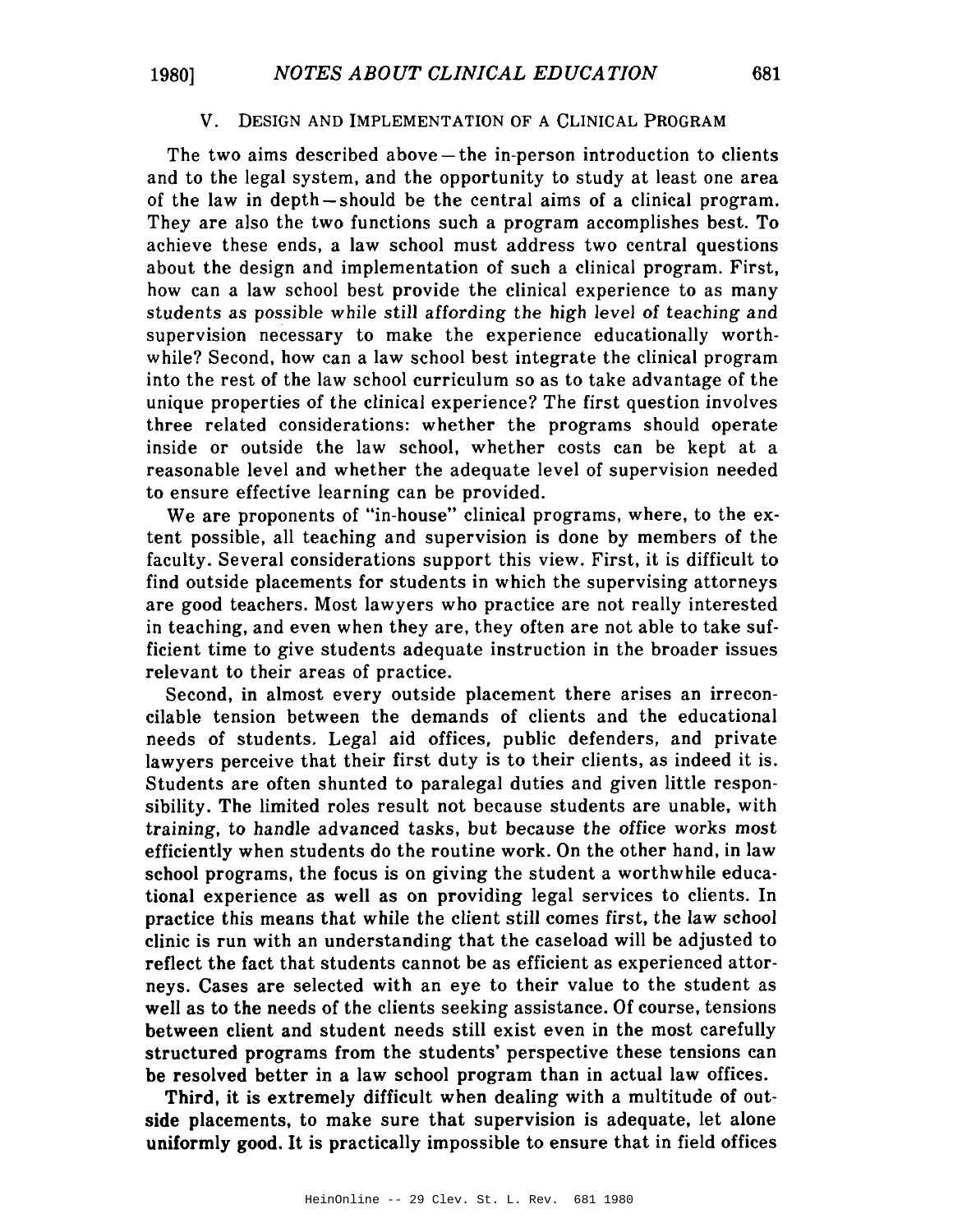substantive teaching is carried out in a structured coherent manner. It simply is not an adequate solution to divide responsibilities so that substantive instruction and simulated exercises are given in the law school classroom while practical training is provided in field offices. The whole point of the clinical experience is to merge and intertwine the substantive and practical aspects. Separating these teaching functions frequently leads to conflict between the "academicians" and the "practicing lawyers" and creates the impression, in the students' minds at least, that "theory" and "practice" are only distantly related.

"In-house" clinical programs unfortunately are expensive. In order to have a viable program, a law school must commit itself to funding a practicing law office, with all of the clerical support, word-processing machinery, and lawyering supplies that such an office needs. It is much less expensive to send students to law offices already in existence. Since we believe that "in-house" programs are vastly superior in educational value to "farm-out" programs, we believe law schools should be prepared to invest in clinical programs.

Two major attributes of Yale's program make it less expensive per student than many of its counterparts. The first is the use of a tier system in which experienced students act as junior supervisors. The second is the selection of custodial institutions as the setting for providing services.

Since Yale students begin their clinical experience in the second semester of law school, second and third-year students who remain with the program are available to help train new students. Each advanced student is responsible for supervising two or three first-year students. The experienced students pass on the "tribal lore" of the programs, edit first drafts of complaints and memoranda and assist in research and interviewing. Using the advanced students as "senior associates" stretches the supervisory capabilities of the faculty. These advanced students are also better able to handle the more complicated cases, and frequently have opportunities to appear in court at hearings and appellate arguments. More important, giving advanced students such responsibility develops the confidence to provide real leadership within the program. The students elect Directors, and this "Board of Directors" of the Legal Services Organization makes decisions about caseload, supervision and office routine. Thus, students not only learn how to assist clients but also gain experience in managing a law office.

The provision of services to institutionalized clients also affords substantial economic savings. Clients in institutions tend to have problems which fall into recognizable patterns, and consequently the initial training of students is easier than it might otherwise be. Perhaps most significant, interview schedules are easy to arrange, because the clients are all in one place. Moreover, the advantages of dealing with institutions are not only economic. One major goal of both our prison and mental hospital projects is to teach students how institutions and agencies function. The closed institution is a particularly appropriate model for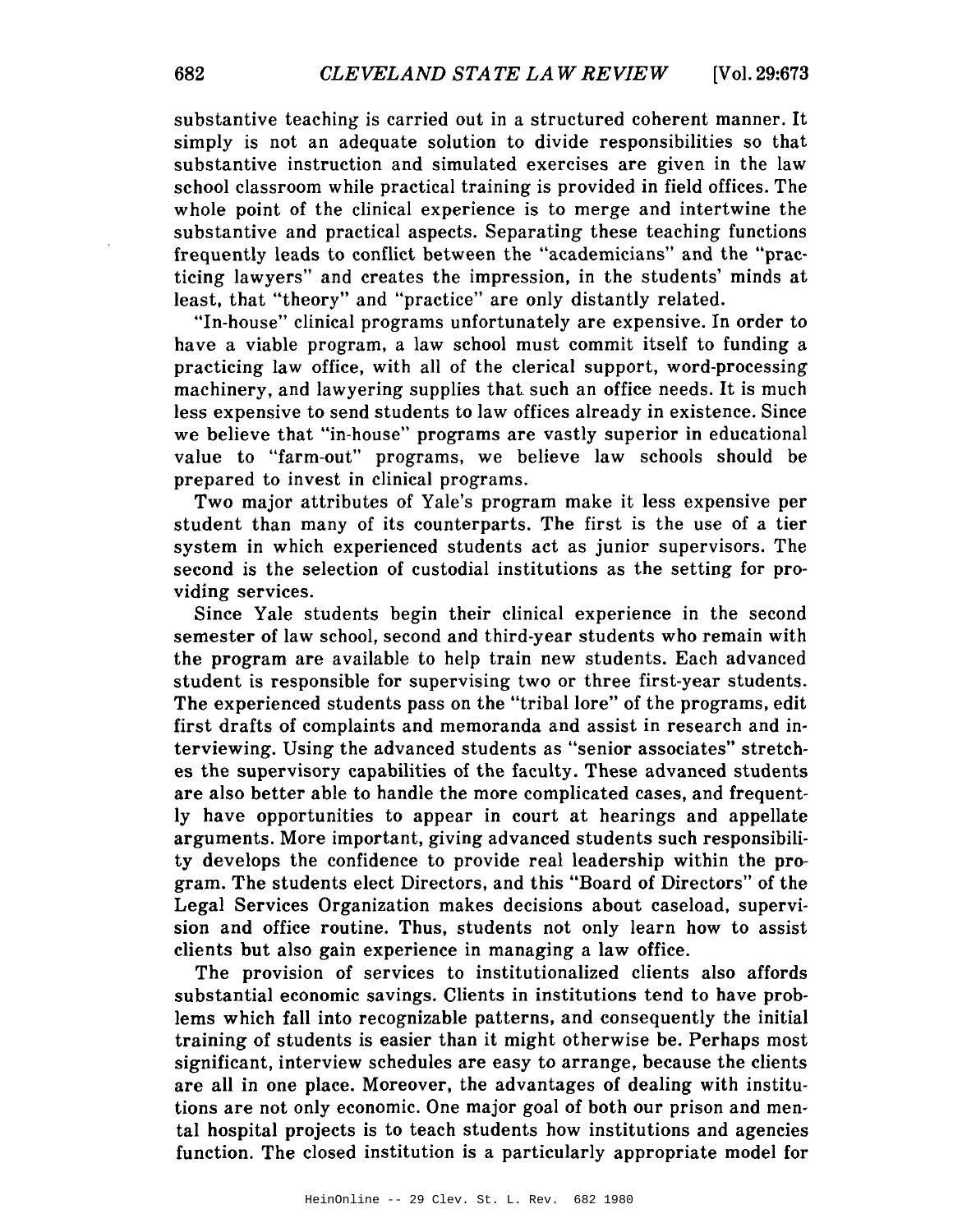study. Students see first-hand the subtle (and sometimes not-so-subtle) struggles between the keepers and the kept, and begin to understand some of the social dynamics involved in such institutions. In addition, when working with institutionalized clients, students learn the skills necessary to deal with administrative bureaucracies, a valuable lesson and one hard to acquire any way other than through experience.

Another important feature of the clinical model is the classroom component. Ten years ago, we believed that training in lawyering skills would be the most important function of the classroom sessions. Over the years, we have come to understand that substantive law, including interdisciplinary work and policy study, surrounding the students' area of practice is indispensable to the success of the program. Of course, a good clinical program will provide both substantive teaching and skills training, but over time our emphasis has become primarily substantive.

Our focus on the "substantive" rather than the "practical" aspects of representing our clients is dictated by several factors. First, without background in the law surrounding a particular area of practice, a student cannot begin to understand or deal with a client's problems. Second, because most of our cases do not actually go to court, it has turned out to be more efficient for us to teach "lawyering skills" such as direct and cross examination and oral argument on a one-to-one basis rather than to devote scarce classroom time to these exercises. Third, limited resources have forced us to choose between providing equal amounts of substantive instruction and advocacy skills training. This lawyering training is primarily in the areas of interviewing and negotiating, and uses simulated exercises drawn from client files. Fourth, every time a student is taken to court, intensive individualized preparation for the tasks involved is done. We have found that focused practice for a real situation, rather than generic "skills" training, works best.

Of course, at Yale, as at other law schools, there is a widespread student demand for training in courtroom skills. This demand is expressed by many non-clinic students. In response to this demand a trial skills training course is provided for a large number of students, generally 140 to 160 participants. Using two simulated cases, this course provides students practice in the tasks of advocacy. The clinical faculty, together with a group of outstanding trial lawyers from outside the law school, supervise small groups of students in practice sessions, generally with only a short lecture before and a demonstration by experienced lawyers afterwards. The use of only two case files is important because it focuses the students upon one of the most important lessons to be learned: that trials are entities, not collections of isolated exercises in direct or cross examination. We attempt to show that the development of a theory of the case and a plan for implementing it are crucial to the enterprise of advocacy.

The trial advocacy course is quite different from our clinical seminars. In fact, we do not see this course as "clinical" in the same sense as the prison, mental health, or child advocacy programs. Trial practice

HeinOnline -- 29 Clev. St. L. Rev. 683 1980